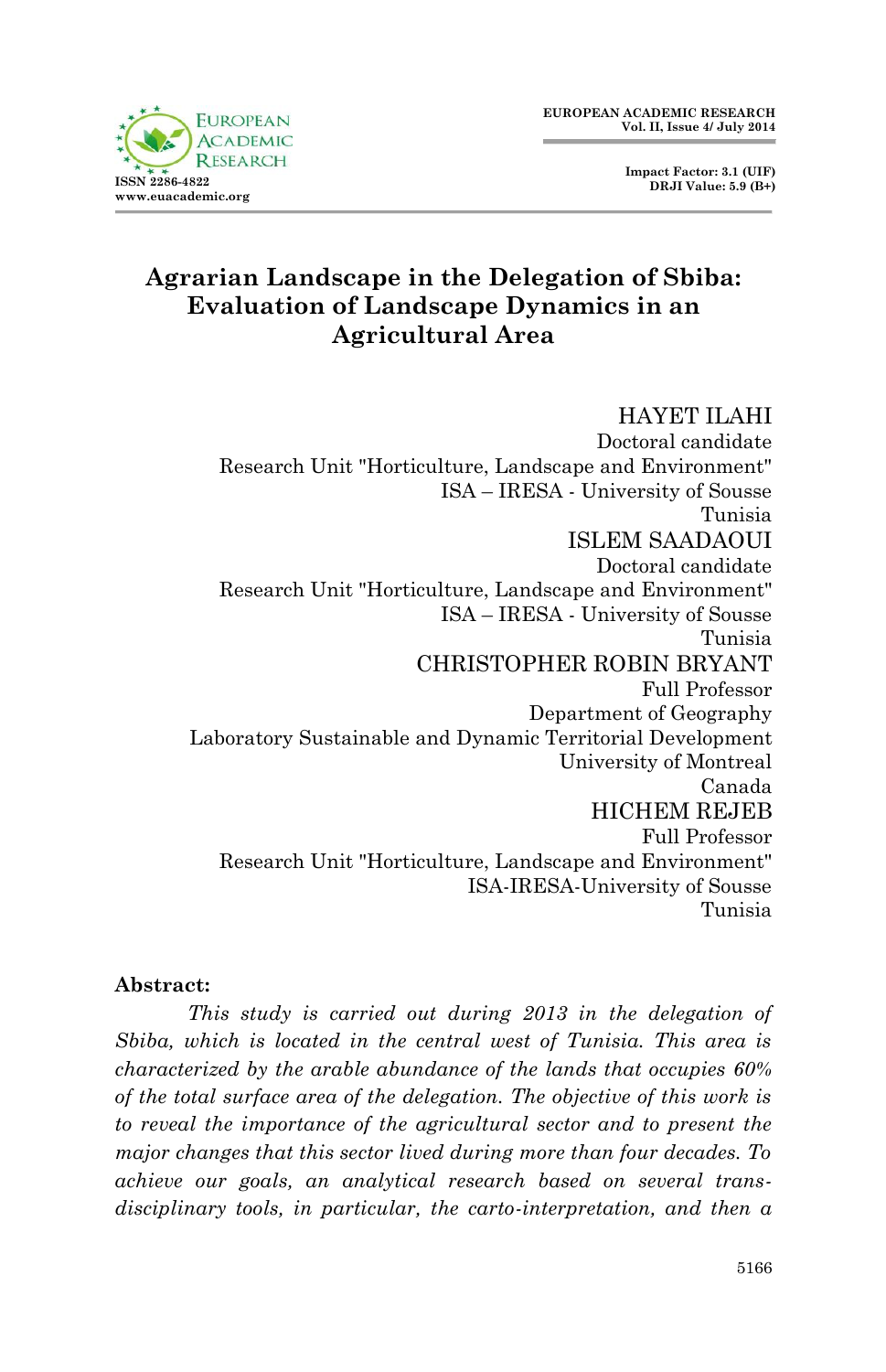*delimitation of natural and landscape zoning was invented. Also a phytological study was conducted to prove the anthropic influence on the floristic distribution of biodiversity in the agricultural landscape of the zone. The results show that the apple tree crops are the primordial agricultural sector of the region, they occupy 42.2% of the fruit-tree crops. This region is the supply of 45% of the national production, the irrigated sector had had sudden deep changes since the 1920s. The introduction of the perimeters irrigated to the delegation of Sbiba helped evolve the occupancy rate of the grounds from 35% in 1981 to 91%. We also notice through the factorial analysis of the statements phytologic an anthropic action that threatens the durability of the floristic biodiversity of agrarian landscape in Sbiba.*

**Key words:** agrarian landscape, apple trees orchards, landscape dynamics, anthropic action, biodiversity.

#### **1. Introduction**

The access roads to the knowledge of the landscape are multiple today, and its evolution is placed at the result of dynamic space and chronological factors of natural or anthropic origin (Pinchemel and Pinchemel, 1994). About the concerns caused by these problems of "degradation" of the mediums, the problems of the conservation of the biodiversity were essential with force these last years; this fact, new interdisciplinary tools must be implemented, in order to make it possible to reconstitute the stages of the anthropisation and, thus, to understand some aspects of the organization and functioning of the territories. Agriculture is an important potential in terms of biodiversity and provides a remarkable opportunity for the development of truly sustainable development in the governorate of Kasserine. We will be questioning in this work particularly with an agrarian and landscape typology: appletrees orchards landscape (Ilahi et al., 2013) and the floristic biodiversity. Sharing a look at the landscape, local actors build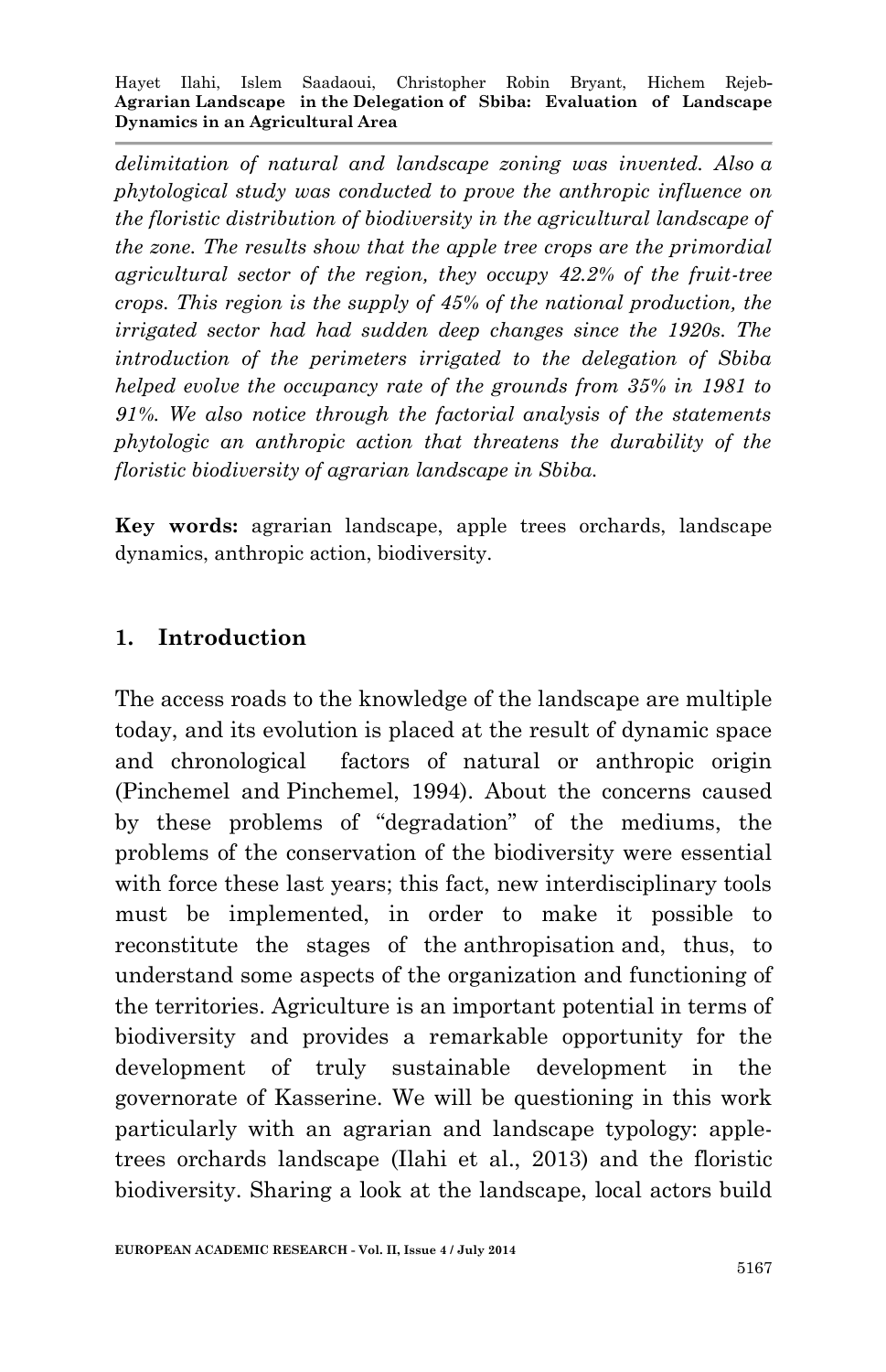the sense of action that help to clarify both the meaning of human actions, to select the objects that serve as the supports of intervention and to determine the orientations to take (Droeven, 2010). Within this framework our work is directed towards the broader context of the management of the landscapes, durability and the territorial development. In a governorate that imposes itself as being the largest area of apple in Tunisia (6923 ha), and the most apples productive region in Tunisia with 45% of national production (6923 ha), and the producing region of apples in Tunisia with 45% of production to the national scale (Khedhri and al., 2012), the delegation of Sbiba is presented as the first supplier of apples with 50% of the productions in the regional. The apple trees crops is a tradition related to the farmers of Kasserine, in particular the region of Sbiba, and in 2004 the productivity reached 10.4 t/ha against 5 t/ha with Kairouan and Sidi Bouzid (Selmi, 2009). These crops constitute an important potential of development and a remarkable appropriateness of a true sustainable development for this region.

#### **2. Materials and Methods**

## **2.1. Study Site: Delegation of Sbiba**

The area of Sbiba is located in the Governorship of Kasserine, in the mid-west of Tunisia (Figure 1), covers a surface of 46253 ha (5.6% of the total surface area of the Governorship). The climate of the area semi-arid is strongly marked by the continentality; the seasonal rainfall mode is of the type APHE in which the summer remains the first dry season and the winter is the second (Chabbani, 1992), the annual average temperature of Sbiba is of 19.3°C. The useful agricultural surface is evaluated to approximately 44969 ha (97% of the total surface area of the delegation), whose fruit trees crops is the dominant culture. An old tradition of irrigation by rather rudimentary means (sources, well and derivation of wadis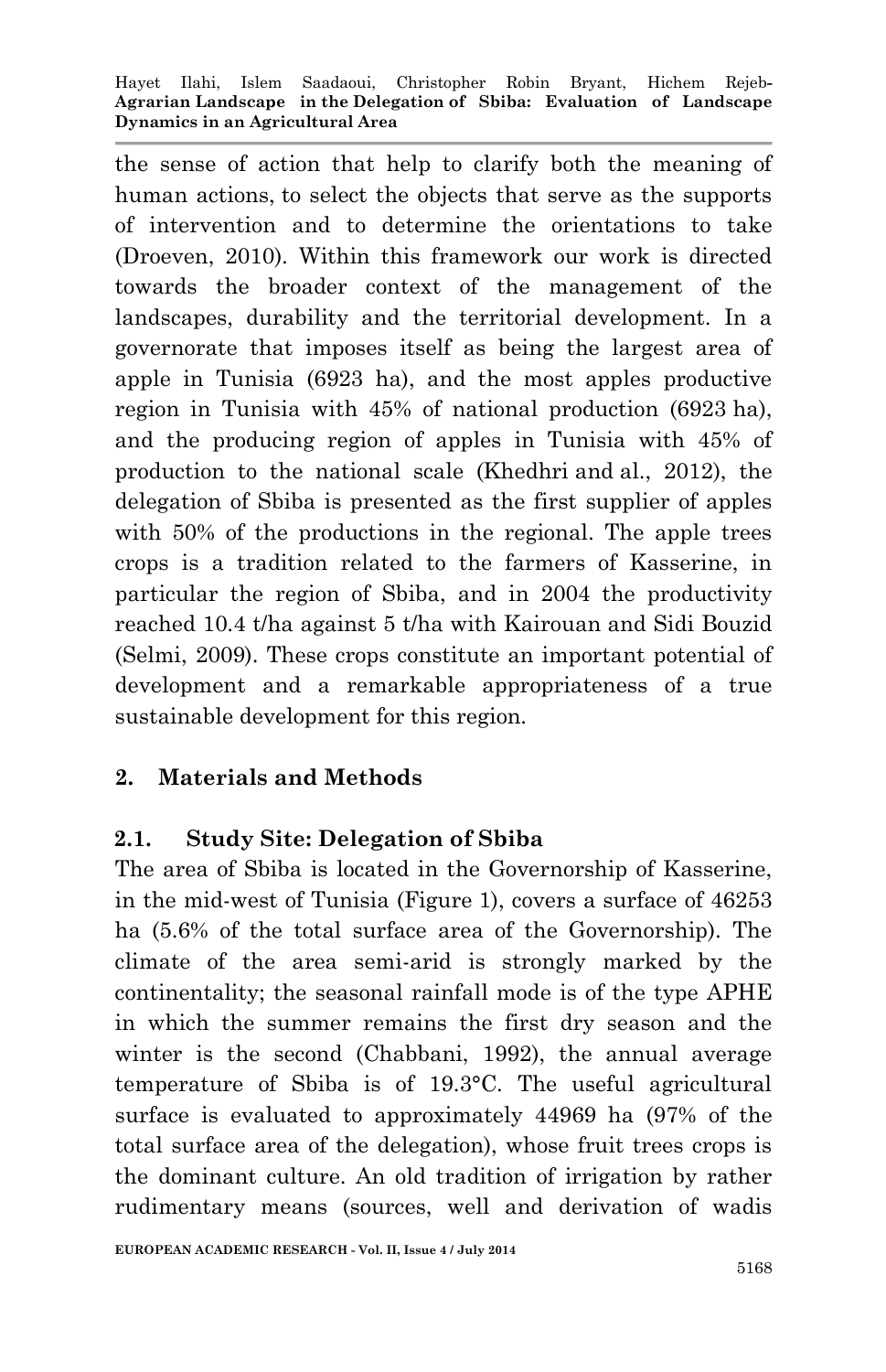water) remained until our days and supported, by 1920 the beginning of work of installation of an irrigated perimeter using water of the wadi Sbiba (Bonvallot and Hamza, 1980), the development of an intensive farming.



**Fig.1. Geographical Localisation of the delegation of Sbiba**

## **2.2. Methods**

## **2.2.1. Cartographic agricultural data processing**

From the map of occupation of the ground of the delegation of Sbiba, the abundant data by the Ministry of Agriculture (M.A) and the localization of the sites by GPS, we carried out some cards sets of themes by using a software SIG (ARC MAP version 9.3) on the scale 1/200 000.

Map of Sbiba water resources realized by the software ARC Map v 9.3 starting

from the data of M.A and CRDA Kasserine.

- map of the farmings realized with the help of software SIG (Arc Map v 9.3) starting from the map of occupation of the ground of the Governorship of Kasserine by the extension "Analysis tools" and the extension "clip".

Map of source of the irrigated perimeters in the delegation of Sbiba.

- Map of development of the irrigated sector: introduction of the irrigated perimeters,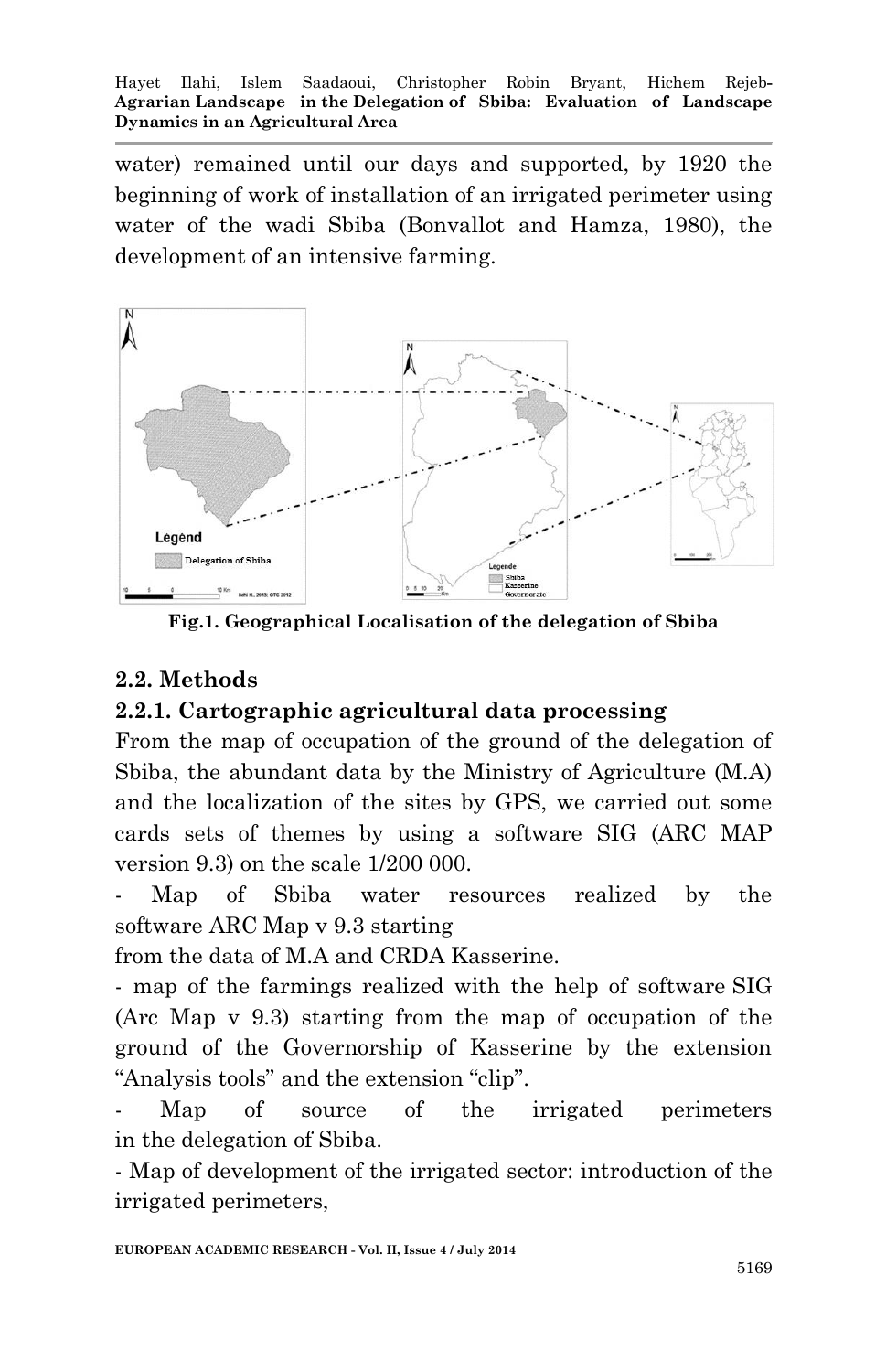- Map of localization of the orchards of fruit trees in the delegation of Sbiba. This map was carried out by the surveys of the points on ground by using GPS and the abundant data by the M.A.

- Map of the distribution of the fruit trees crops in the irrigated perimeter of Sbiba. This map is carried out by the superposition of the two cards: map of the fruit trees orchards and the map of the irrigated perimeters.

- Map of distribution of the apple orchards in the irrigated perimeters of the delegation of Sbiba (1/200 000). Realized by the superposition of the apple trees orchards map and the map of irrigated perimeter.

## **2.2.2. Method by phytological statement**

Our objective is to characterize the distribution of the flora and the vegetation in response to different organization schemes landscape, themselves dictated by distinct degrees of artificiality of the landscape. For that, the flora, or more precisely the floristic list, is retained as element to evaluate the vegetable biodiversity.

We take into account two considerations: The existence of local nuances in the current flora of the zone of the study, illustrating distinct degrees of artificiality of the landscape, on the level of floristic diversity and distribution of the species according to their intrinsic characteristics.

The analysis thus takes into account the descriptive characteristics of the flora, namely the biodiversity index (specific wealth, floristic diversity) and the relative data with the auto-ecology of the species, in particular their preference of habitat and their strategies of dispersion of seeds. Thus, we may seek to formalize, with regard to the relative frequency of each species, a trend with the regression, the maintenance or the expansion, according to its own mechanisms of dispersion, colonization or extinction.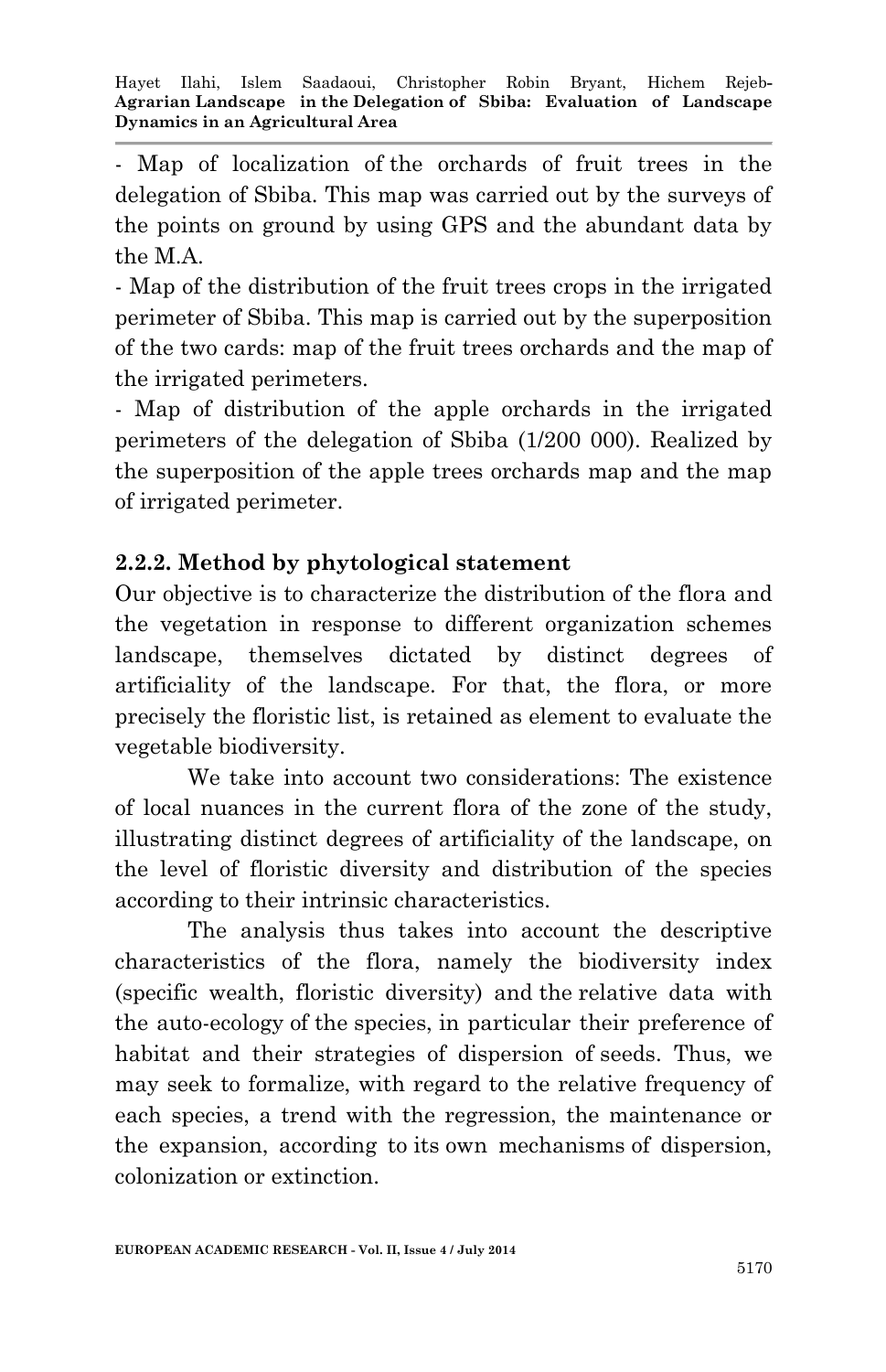#### **- Calculation of index of diversity of Shannon**

The index of diversity of Shannon, for the total flora, is equal to the relative abundance of each species and is a statistical estimate of the probability of finding this species if one draws with the fate one from the individuals found in the statement observed. If we call "pi" this probability, the index of Shannon is an amount of information H:

## $H = -\sum (pi \log pi)$

With  $Pi = \frac{n!}{\sum n}$ 

**ni**: the full number of individuals for species I and Σ nj is the total staff complement (individuals of all the species)

### **3. Results**

### **3.1. Hydrological landscape of the delegation of Sbiba**

The data base of the map of the water resources of the delegation of Sbiba shows that: An abundance of the underground and surface resources marked especially by the presence of an important hydrographic network. This network is a set of 71 wadis, the delegation presents two principal Wadis:

- "Wadi HTAB" that also passes through the delegation of Jedelienne, it's 24.8 km of length crossing the delegation of Sbiba
- "Wadi SBIBA" that is the most important affluent of the northern branch of Wadi ZEROUD and that has a 13.5 km length. It is noticed that "Wadi SBIBA" itself consists of two principal watercourses: Wadi BRIG (4.8 km) and the Wadi KHAROUBA (5.5 km) whose basins slopes are are the state of  $\alpha$

located in southern edge of the basin of the HTAB.

From the data of the M.A., these water resources (underground and surface) are exploited with the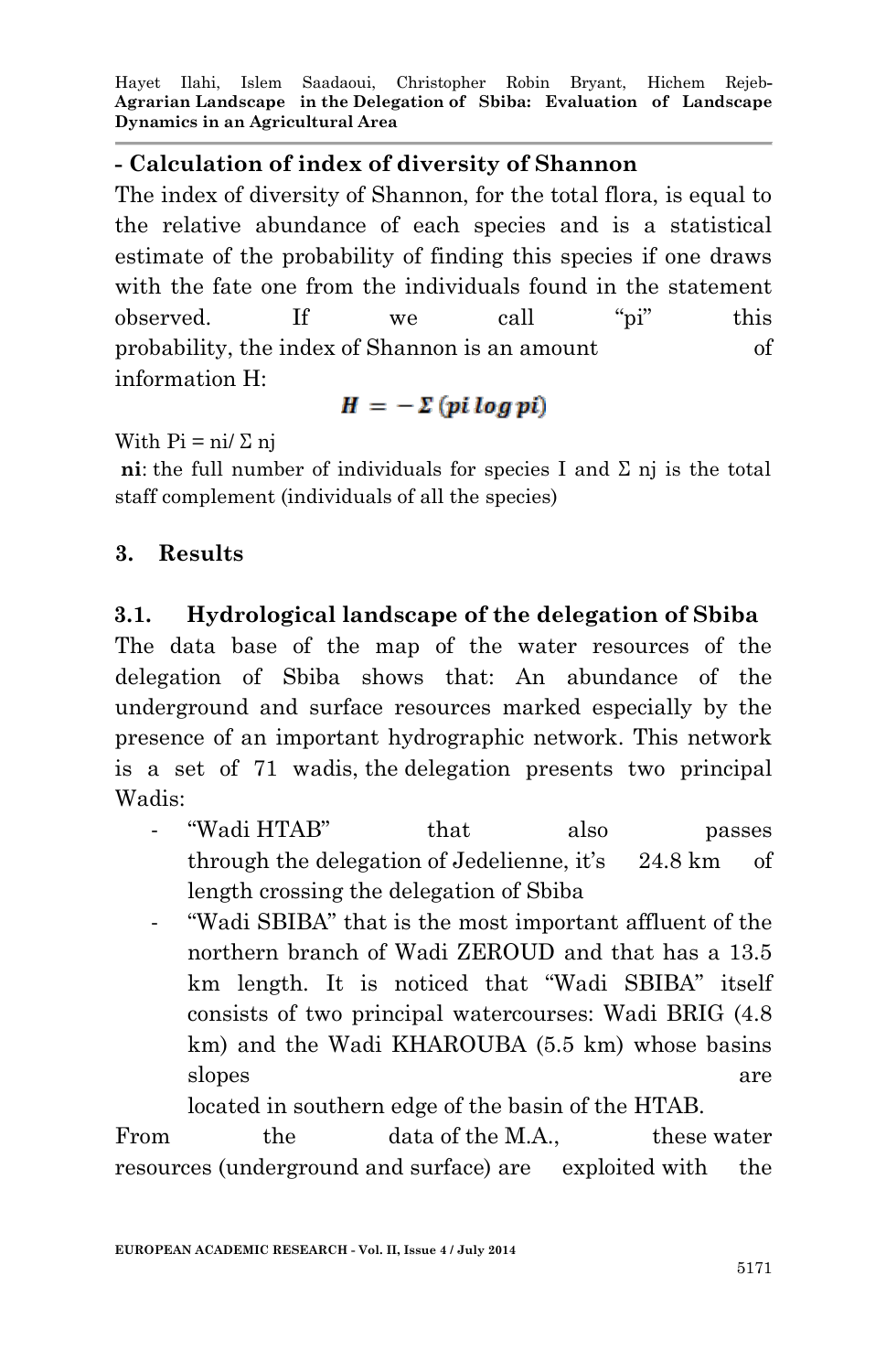help of 1175 wells of surface, and 151 drillings. We notice also the presence of many of hill lakes (16 hill lakes).



**Fig.2. Map of Sbiba's water resources and Wadis**

## **3.2. Agricultural landscape of Sbiba: Rainfall agriculture and irrigated agriculture**

The analysis of the data base of the map of the sources of the irrigated perimeters in Sbiba shows that 3349 ha are private irrigated perimeters and 2421 ha are irrigated public perimeters.

The same data base enables us to know the irrigation facilities in these perimeters, we note that 755 ha of the surfaces are irrigated by drillings, 1157 surface wells are equipped to irrigate 2314 ha, and 280 ha are irrigated by derivation of wadis water.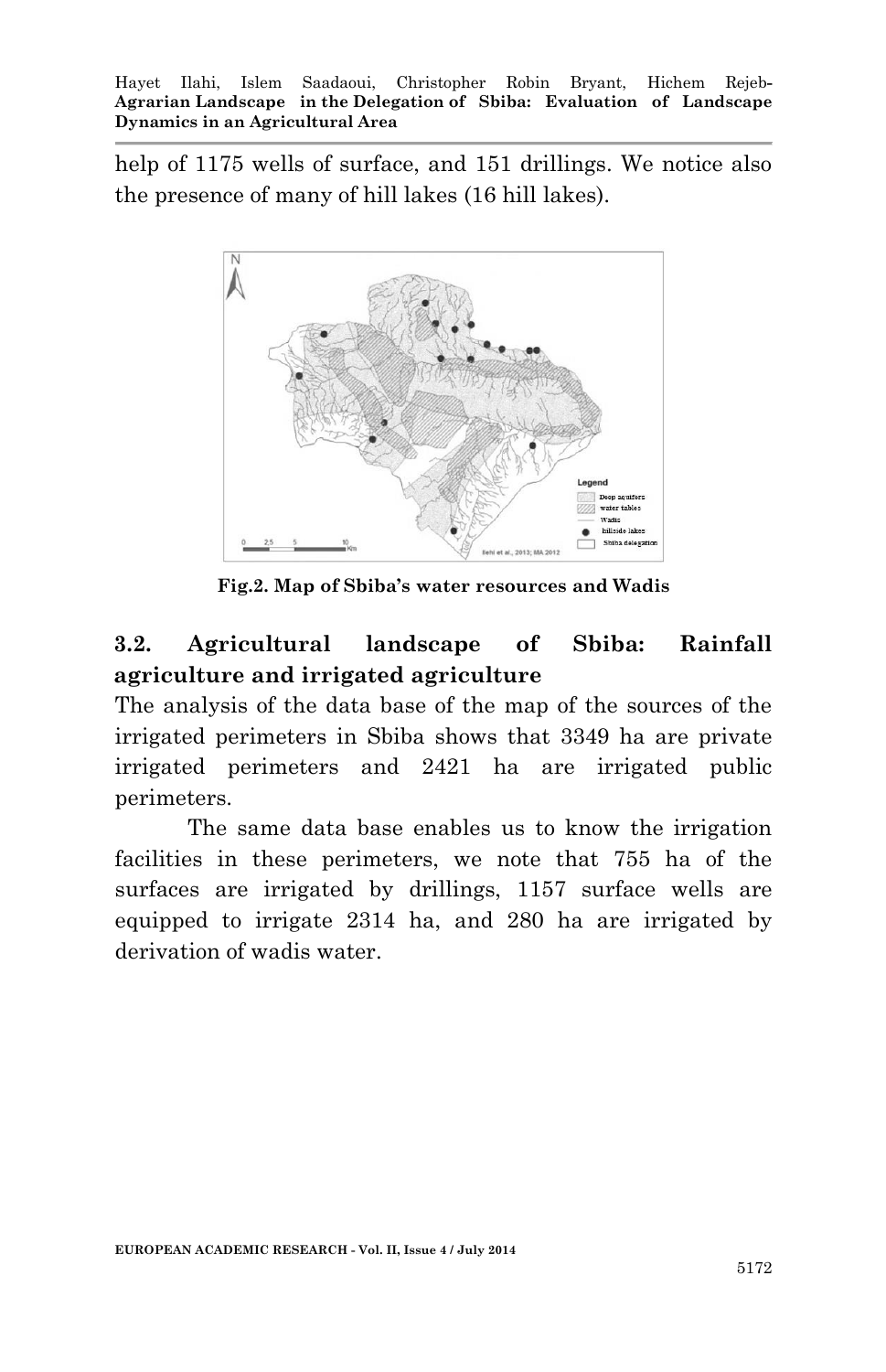

**Fig.3. Map of the sources of the irrigated perimeter in Sbiba**

The data base of the map of farming in the delegation of Sbiba shows that fruit trees crops (orchards of fruit bearing arboriculture and olive-growing) remain the principal farming in the area, they occupy a surface of 10194 ha is 22.12% of the agricultural lands, followed by the truck farming that occupies a surface of 828 ha is 17.7% of the agricultural lands.



**Fig.4. Map of distribution of farming in Sbiba**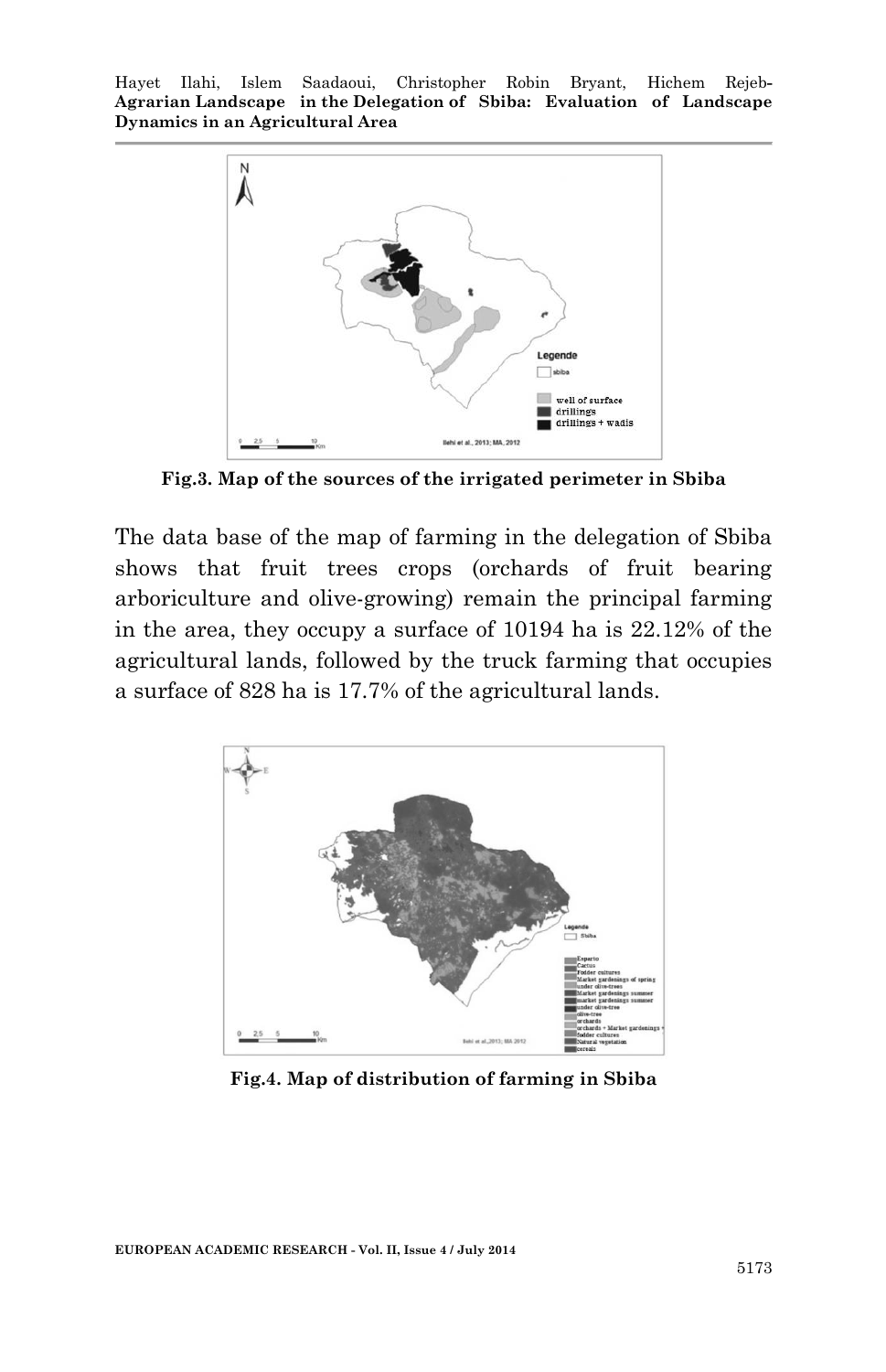### **3.3. Apple orchards landscape**

## **3.3.1. Sbiba between rain and irrigated arboricolous sector**

The base of the data of the map of the arboricolous sector to the delegation of Sbiba shows that arboriculture (orchards of fruitbearing arboriculture and oleiculture) remains the principal farming in the area, it occupies a surface of 10194 ha is  $22.12\%$ of the agricultural lands with Sbiba.

The data base of the map shows that:

- The rainfall arboricolous sector occupies a surface of 7800 ha.
- vegetable crops under olive-tree occupy 351 ha,
- the fodder crops under olive-tree occupy 6776 ha,
- the surface occupied by orchards in guide with market gardening and/or fodder is of 325 ha.
- The arboricolous sector in irrigated is presented mainly by the apple tree orchards.



**Fig.5. Map of the arboricolous sector in the delegation of Sbiba**

The analysis of the data base of the map of orchards in the delegation of Sbiba shows the following results:

- 90% of the arboricolous orchards in the area are apple trees orchards,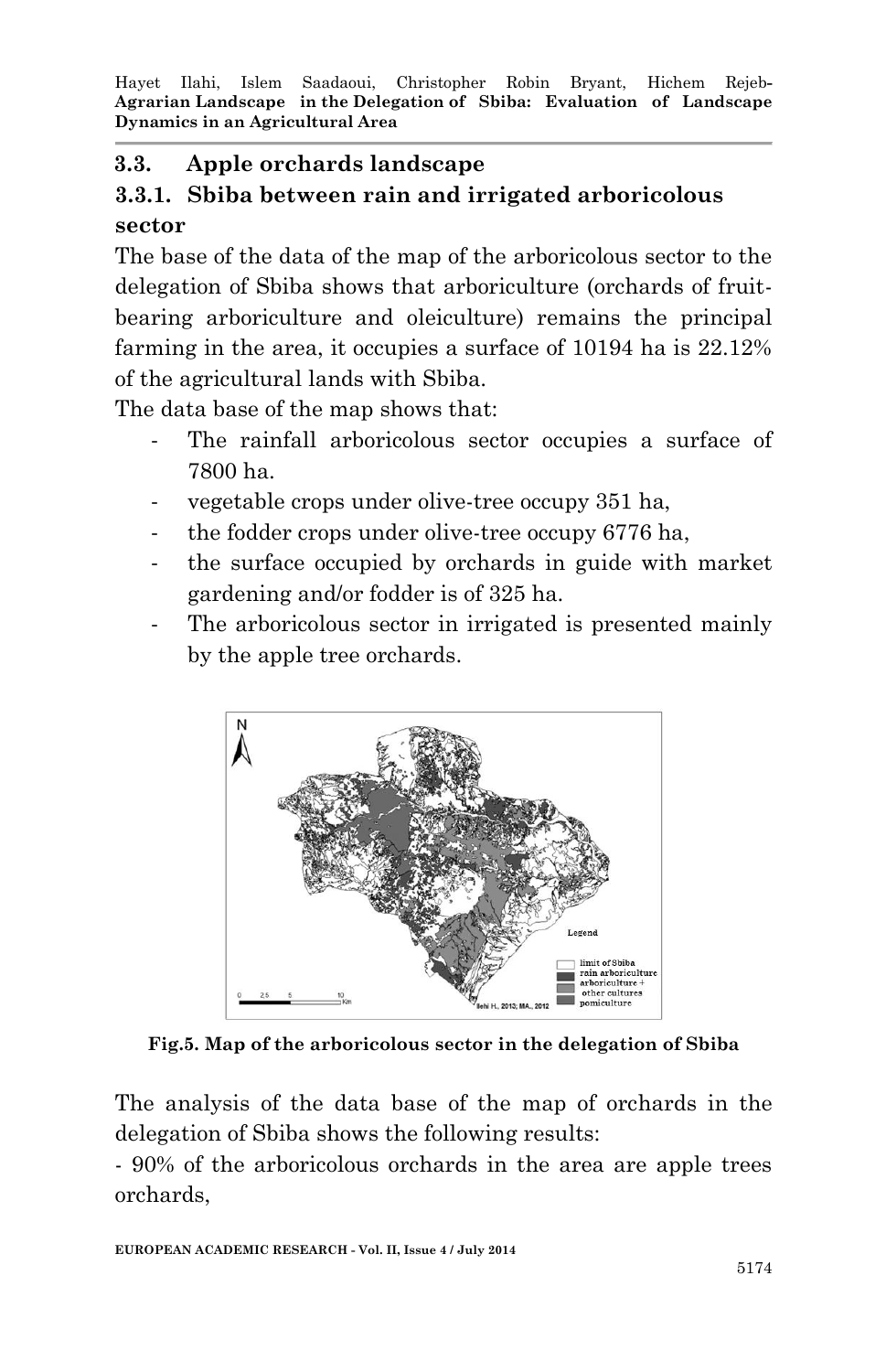- 82.6% of the apple trees orchards are orchards led in monoculture,

- a predominance of the varieties of the Golden Delicious and Richared Delicious that account for 71% of the cultivated autumnal varieties,

- 7.3% of the apple trees orchards are intercropped: Apple trees associated with other crops (fruit trees, vegetable crops, fodder crops).



**Fig.6. Localisation of the orchards with an arboricol vocation in Sbiba**

The apple-tree orchard occupies a surface of 2536.6 ha (90% of the orchards superficies). The map of distribution of the apple trees orchards shows that apple trees occupy 43.9% of the irrigated perimeters.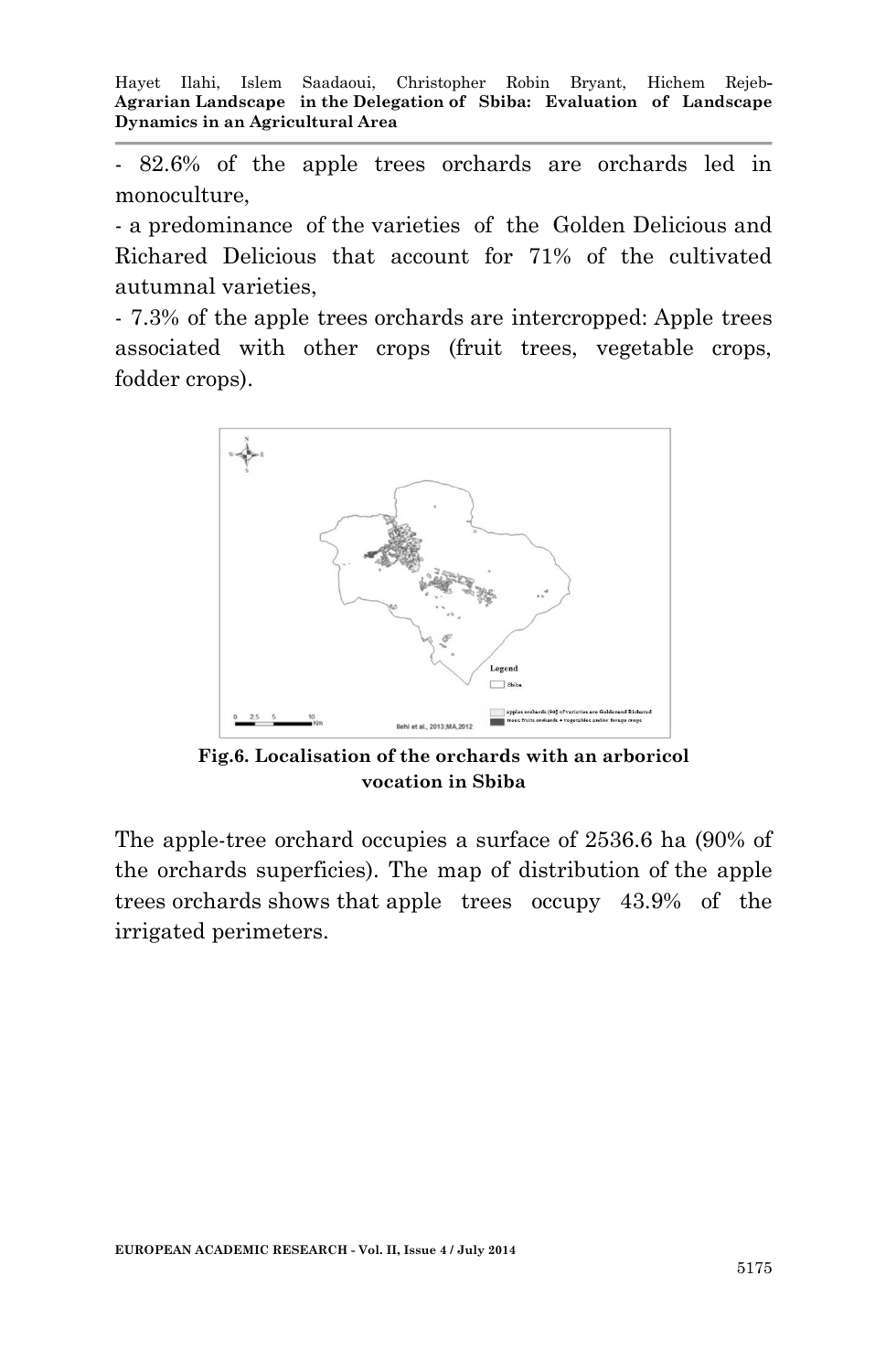

**Fig.7. Map of distribution of the appletrees orchards in the irrigated perimeters of Sbiba**

## **3.4. Landscape dynamics of the agricultural sector of Sbiba**

#### **3.4.1. Mutation of the occupation of agricultural land**

From the data base of the crop's map of Sbiba's area, we use statistics of the surfaces of the various agricultural speculations (table 1), and with the help of the data of the Ministry of Agriculture, that reveal the changes of the occupation of the ground in the delegation of Sbiba between 1981 and 2011.

|             |                      | 1981        |      | 2011        |       |
|-------------|----------------------|-------------|------|-------------|-------|
|             | Type of occupation   | Superficies | $\%$ | Superficies | $\%$  |
|             |                      | (ha)        |      | (ha)        |       |
|             | of<br>Cultivation    | 164         | 49.4 | 981         | 17    |
|             | cereals              |             |      |             |       |
| Irrigated   | Arboriculture        | 81          | 24.4 | 2742        | 47.52 |
| perimeters  | Truck farming        | 65          | 19.6 | 1677        | 29.06 |
|             | Fodder               | 22          | 6.6  | 370         | 6.4   |
|             | Various Cultures     | 332         | 100% | 5770        | 100%  |
| Rainfed     | of<br>Cultivation    | 380         | 13.3 | 28517       | 65.3  |
| Agriculture | cereals              |             |      |             |       |
|             | Oleicole             | 8           | 0.2  | 6776        | 15.5  |
|             | Arboriculture<br>$+$ | 57          | 2.0  | 676         | 1.5   |
|             | Cultivation<br>of    |             |      |             |       |
|             | cereals              |             |      |             |       |

**Table1. Evolution of the surfaces of the irrigated and rainfall crops**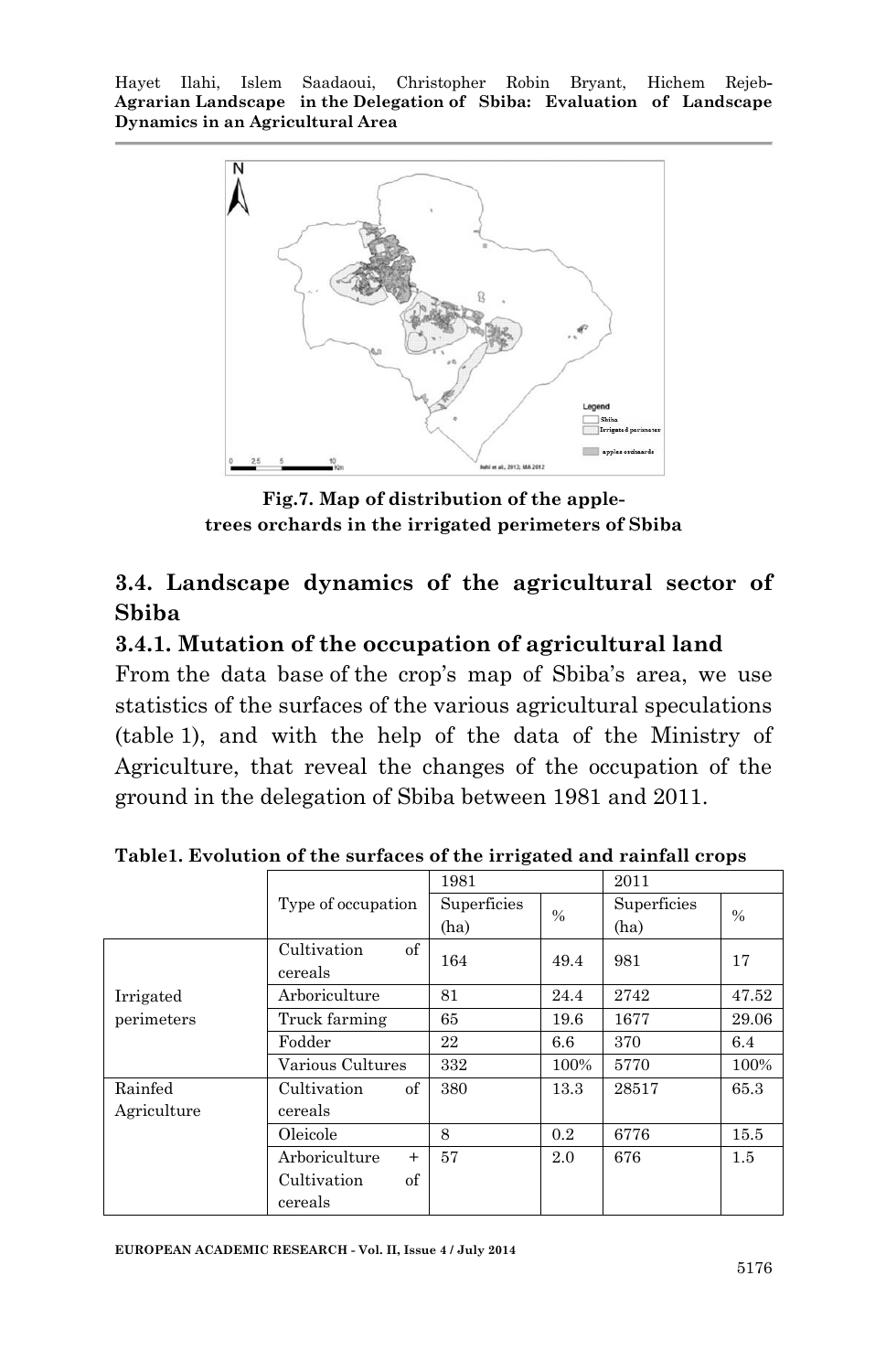| Cactus            | 197  | 6.9  | 123   | 0.2  |
|-------------------|------|------|-------|------|
| Rangs and forests | 2202 | 77   | 7515  | 179  |
| Various crops     | 2844 | 100% | 43607 | 100% |

The data analysis in table 1 shows the following results:

In 1981 regularly cultivated surfaces extend, apart from the perimeter irrigated on all the zone of Piedmont. The useful agricultural surface can be evaluated to approximately 1000 ha of which 332 ha are irrigated perimeters. During the Eighties, the cultivation of cereals is the most practiced culture, it covers 601 ha on the whole is 61.6% of the acreage.

In the irrigated perimeter it occupies a good part of the useful agricultural lands, 49.4% of the total surface area of the perimeter. Apart from the irrigated perimeter, the cultivation of cereals occupies most of the cultivated grounds. Arboriculture (apple trees and almond trees) remains a very limited activity, one notices also a weak presence of the culture of olive-tree.

The truck farming (production of peppers and tomatoes) was an activity under development. In 2011 we noticed the development of the various agricultural speculations, the surfaces of the various cultures recorded a remarkable increase during the three last decades.

The useful agricultural surface occupies 46,066 ha, the surfaces arable occupy 38 214 ha. Although the cultivation of cereals yielded the occupation of the ground in the perimeter irrigated to other culture, it recorded an increase in surface to reach 981 ha in irrigated, and the rain cultivation of cereals remains the principal culture by occupying 28 517 ha is 65.3% of the total surface area of the rainfall crops.

Arboriculture underwent a very significant development to occupy 2742 ha of the irrigated grounds i.e. 47.52% of the irrigated perimeter, arboriculture especially cultivation of olive trees records an increase in surface of 8 ha at 1981 to 676 ha at 2011. The vegetable farming practiced in irrigated occupies 1677 ha is 29.06% of the irrigated surfaces.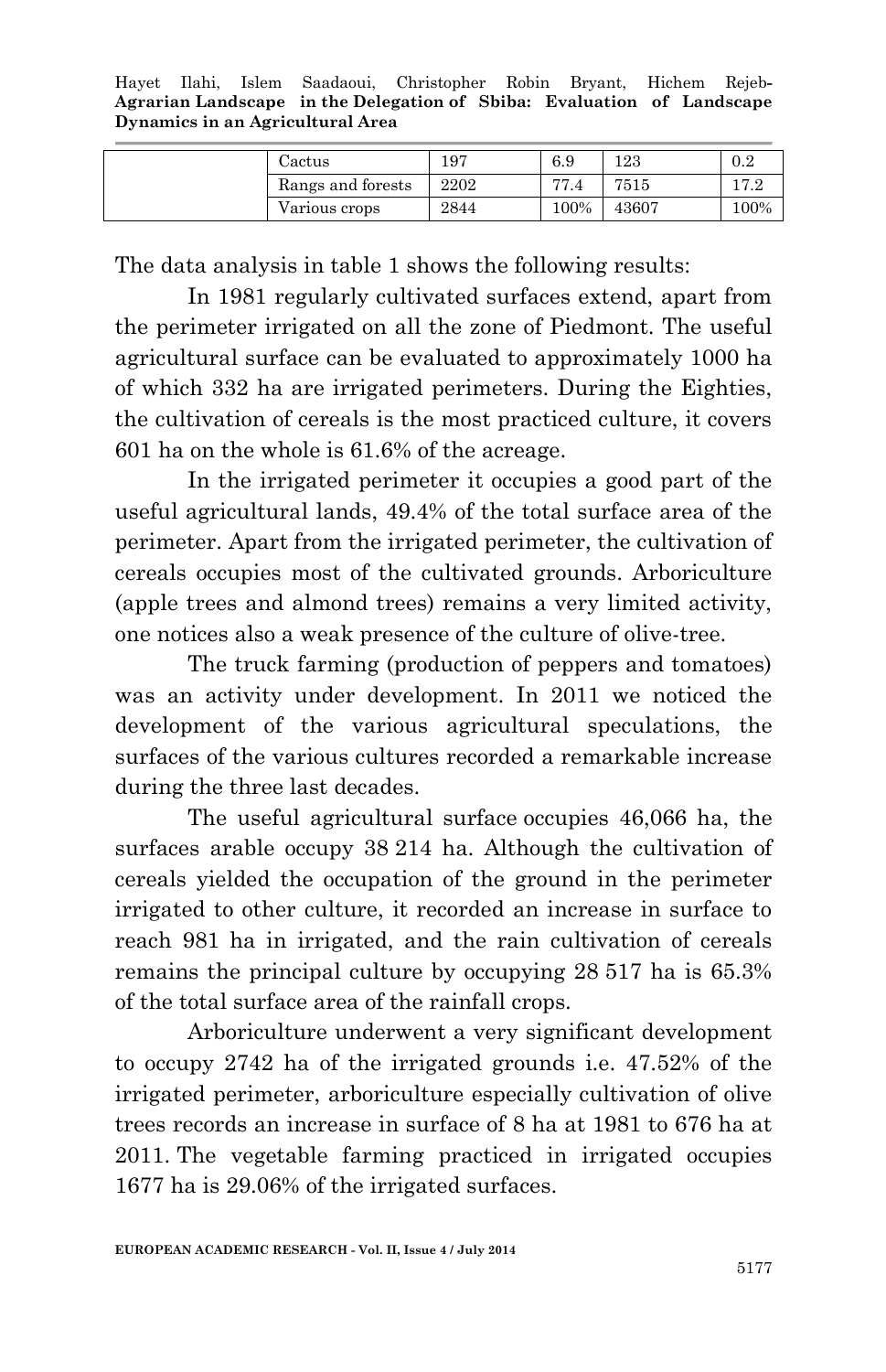#### **3.4.2. Development of Sbiba's irrigated sector**

The base of the data of the map of the introduction in the irrigated perimeters proves that the first perimeters completely installed were in the 1960s: Perimeter of Sbiba-Right Bank and perimeter of Sbiba-Left bank of a total surface area of 1878 ha, installed in 1963, After a period that exceeded the twenty years, the installation of a new perimeter takes place:

- The perimeter of Sbiba 18: installed in 1996, surface equalizes with 265 ha,
- The installation of the perimeter of Sbiba 16-15 during the year 1997 to increase the irrigated agricultural surface of 81 ha.



**Fig.8. Map of development of the irrigated sector: introduction of the irrigated perimeters**

# **3.5 Interrelationship between floristic biodiversity and anthropic action in an agricultural space**

The graph visualizes projections in the factorial design F1 X F2 of tax with the plant species associated with the ecological groups presenting the study's site.

From this graph we can draw the following table: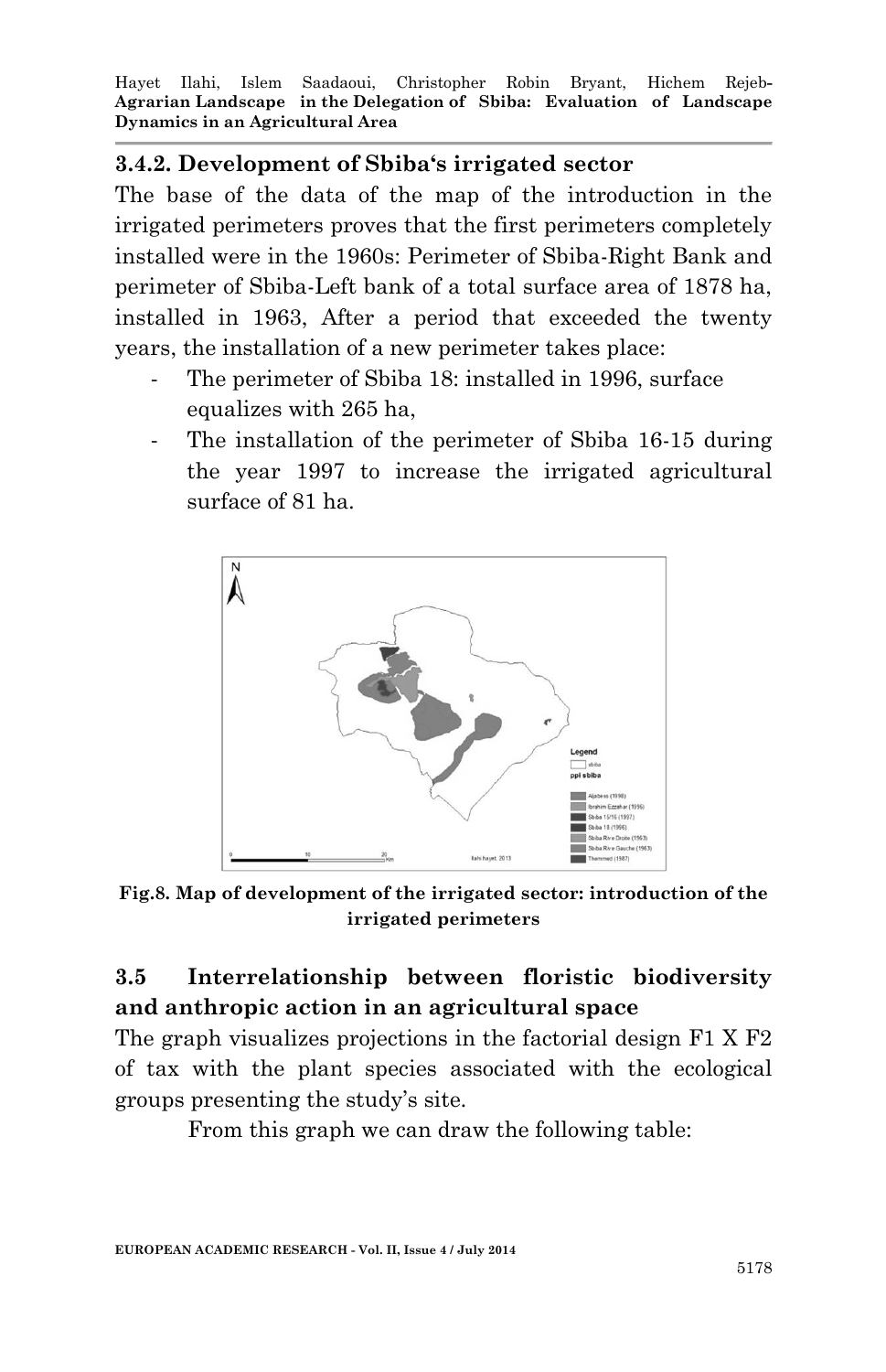Hayet Ilahi, Islem Saadaoui, Christopher Robin Bryant, Hichem Rejeb**-Agrarian Landscape in the Delegation of Sbiba: Evaluation of Landscape Dynamics in an Agricultural Area**

|                    | F1       | F2       |
|--------------------|----------|----------|
| Aquatic            | $-0.051$ | $-0.544$ |
| lean grassland     | $-0.051$ | $-0.022$ |
| Weeds              | $-0.051$ | 0,046    |
| ruderal wastelands | 0,182    | 0,000    |
| Crops              | 0,308    | 0,000    |

**Table 2: Coordinates of the ecological Groups in the factorial design:**

The table shows that:

- only the species cultivated, of the waste ruderal lands and the adventitious ones for the factorial design F1 X F2 present a positive index what testifies the anthropic action on the medium,

- The species of thin meadow present a negative index. What shows us that the medium of study has a pastoral aspect but with non-significant presence.

- The watery species present also a negative index: that shows the weak distribution of the aquatic environments in the zone of study.

#### **Interpretation of the axis F1:**

- Positive coordinates: cultivated vegetable communities (Malus pumila, Olea europea, Prunus persica) and uncultivated waste landsrudérales (draba muralis L. etc), favourable with the presence of the action human.
- Negative coordinates: adventitious species in positive interaction with meadow species. What shows a human action as well as a pasture action. The adventitious ones are also in negative interaction with the cultures and the ruderal wastelands are due to the absence of the cultivation method of weeding in agricultural spaces (apple-trees, olive-trees and peach-trees orchards).

## **Interpretation of the axis F2:**

Positive coordinates: Formation vegetable adventitious, a nature influenced by the human practices; (in negative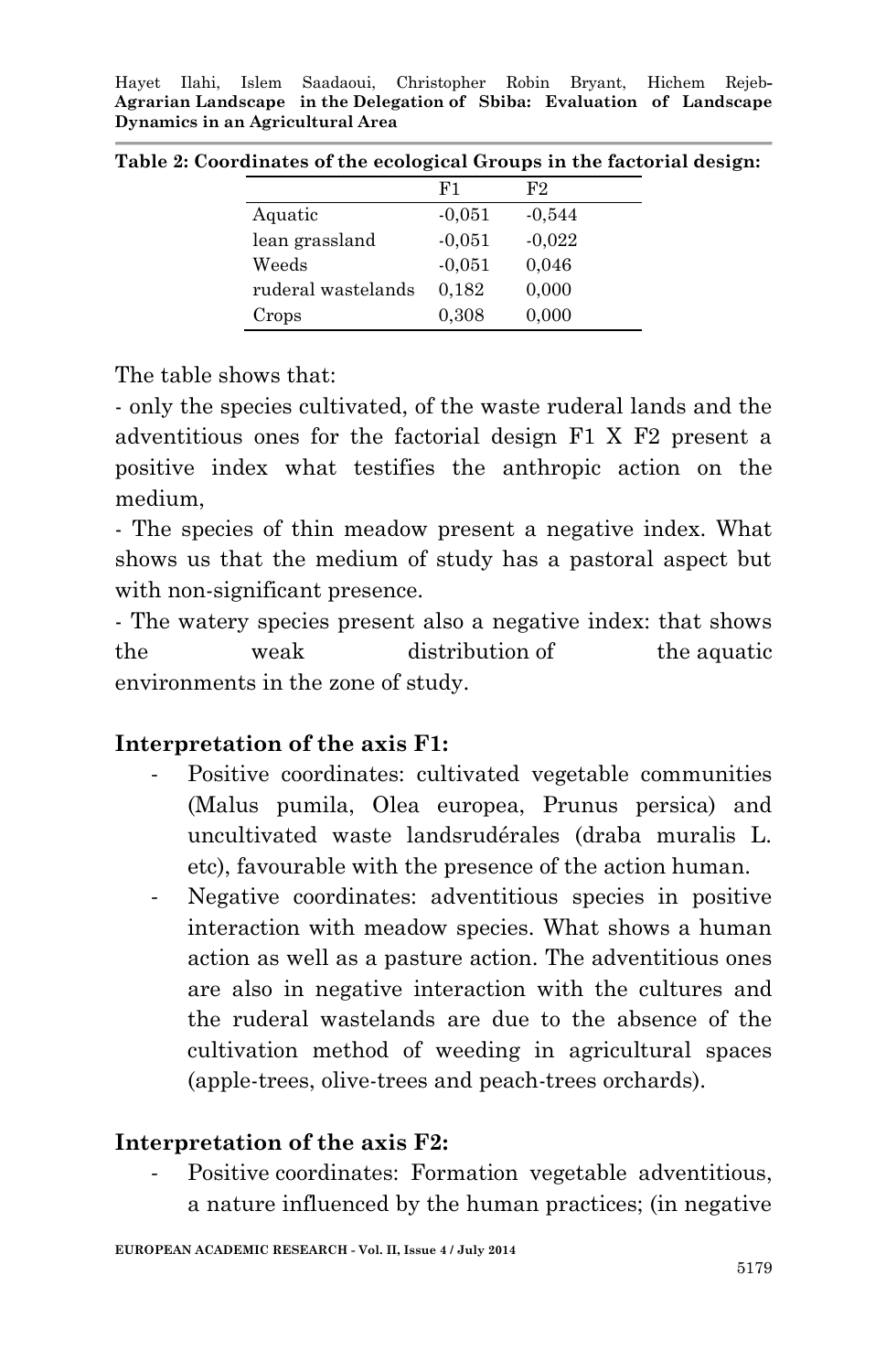correlation with crops: in our case apple-trees, olive and peach trees),

Negative coordinates: meadow and watery formations which mark the pastoral vocation of the zone, and the weak presence of the aquatic environments.



**Fig. 9 Factorial design showing the interaction of the species according to their ecological groups in the site of study** 

#### **4. Discussion**

This study enabled us to analyze and interpret the various stages of development of the agricultural sector to the region of Sbiba, this sector was with paramount importance since the 1920s, that made it possible for this region to position itself as being first producing apples with the national scale. In spite of the efforts employed to modernize the agricultural sector, the durability of this medium remains threatened by several factors, and since the vegetation is distributed in answer, first of all, in the conditions of the medium in keeping with the ecological requirements of the plant species the human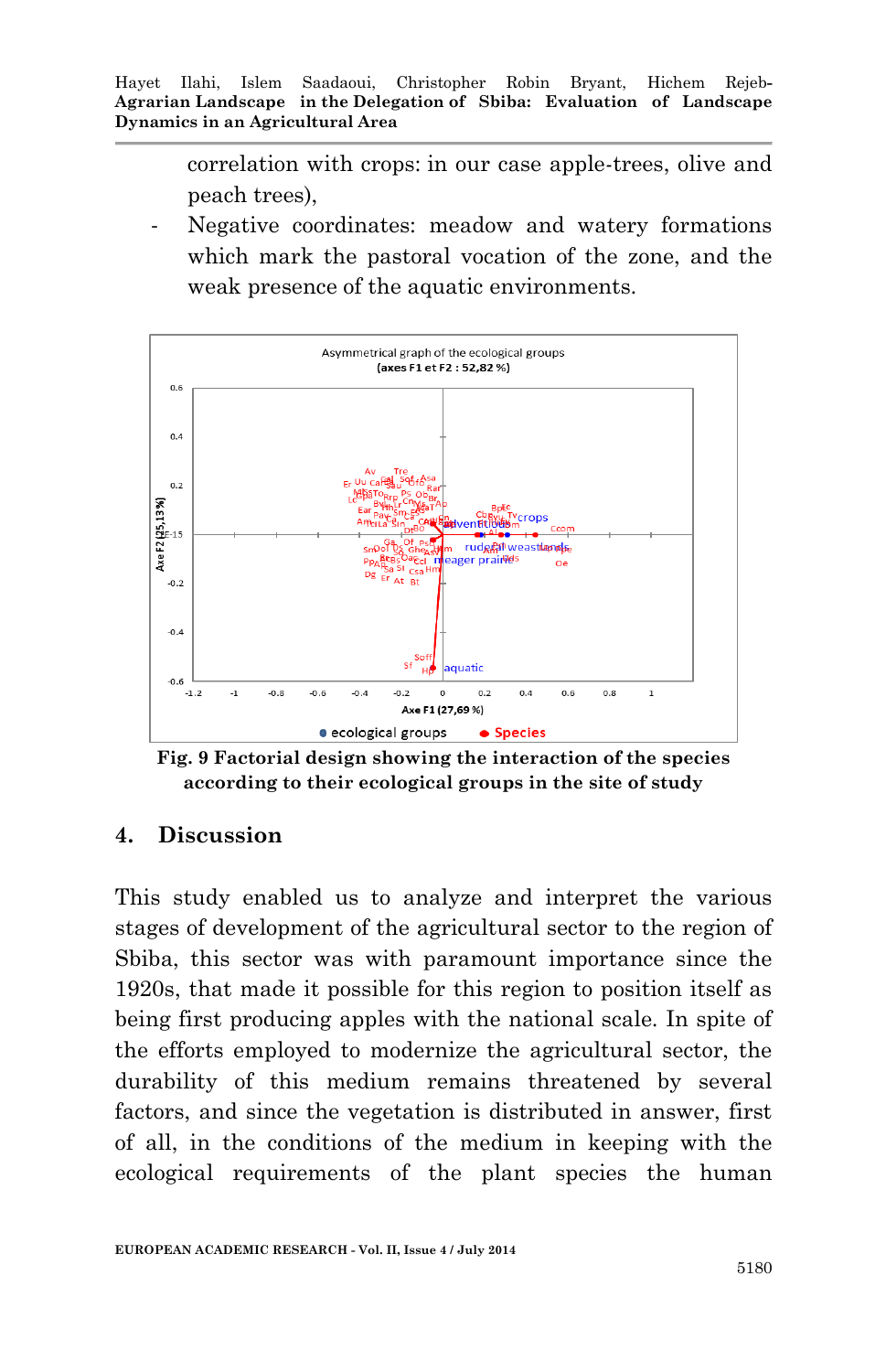activities and their evolution comes in the second place, sometimes in a determining way.

The results of the phytologic analysis shows that in the study site are found floristic species conducive with the human activity, these species are accompanied with adventitious presence and it is especially due to the absence of the weeding practice. This nature remains closely related to the nature of the anthropic activity, what threatens the durability of the agrarian mediums.

## **Conclusion**

The present study makes it possible to confront spatial analysis thanks to the use of software SIG and the data agricultural. The unit identifies landscape characteristics of the delegation of Sbiba. Thus a large territory landscape was identified: the agricultural landscape in irrigated and it is especially the apple trees orchards. The characterization of this territory shows the following essential facts:

Sbiba's agricultural space depends increasingly on the water component (it is a non-renewable source), the floristic biodiversity is closely dependent on the presence of human being and these cultural activities. What enables us to conclude that this biodiversity remains always threatened and this landscape can be durable only when the political landscape that preserves the agricultural area and the species is placed thereon.

The valorisation and the insertion of a territory in development projects durable require, first of all, recognition of the processes of change and evolution of this kind of space. This implies taking into account of its economic, social and space values by suitable territorial governance.

Although, to reflect on the landscape allows the farmers to consolidate agricultural systems as well as possible developing the local and effective natural resources on the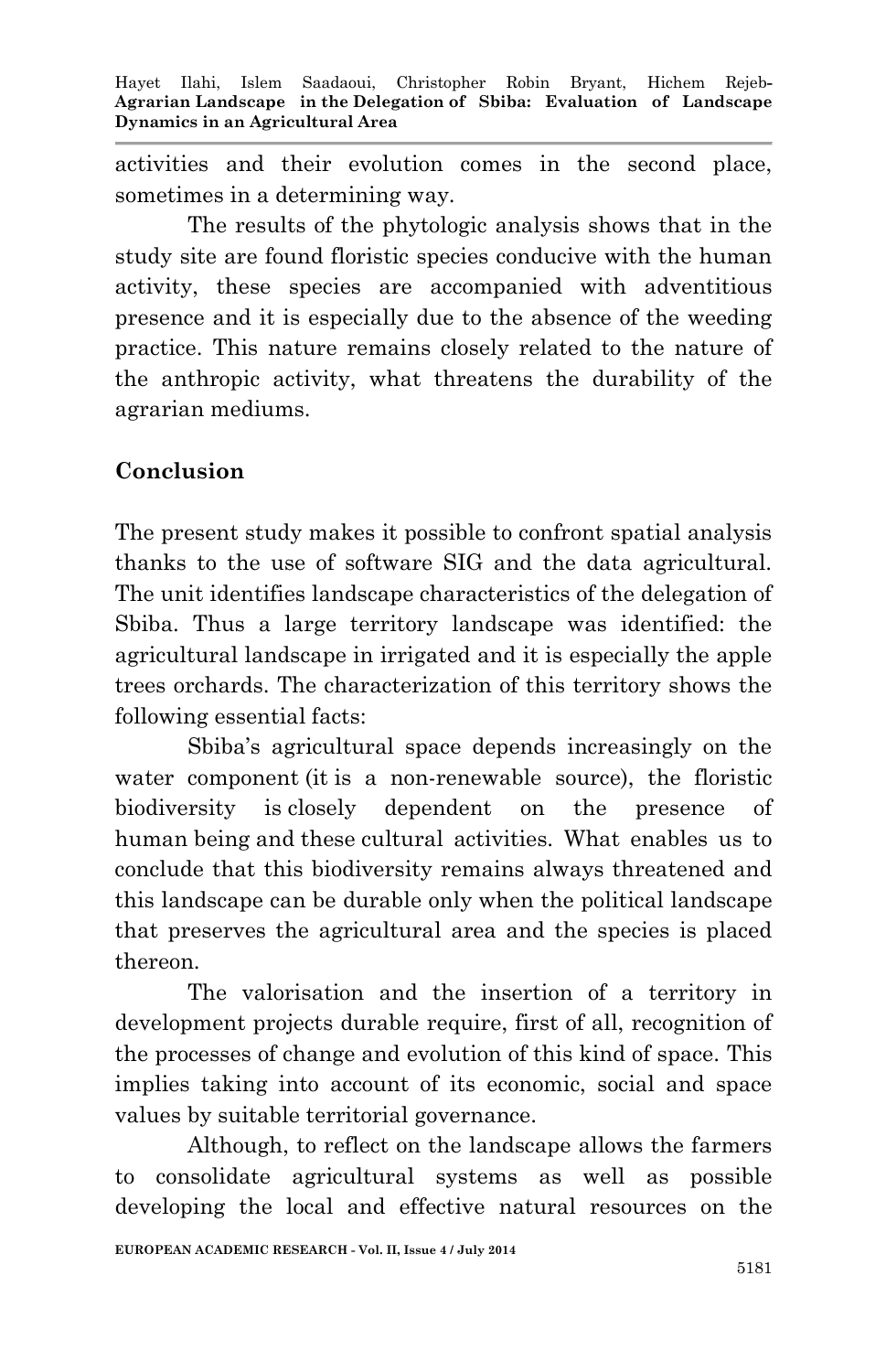economic plan, this can be a means of improving promotion of their products of quality. Lastly, the landscape constitutes a means of communicating on the role of the farming within the social groups (Guillaumin A, 2008).

### **BIBLIOGRAPHY**

- Bonvallot, J. and Hamza, A. 1980. "Erosion and erosion control works in the watershed of Wadi el Ouara and its tributaries (Central region Sbiba-Tunisia)." Ministry of Agriculture / Management of water resources and soil report, Soils Department: 20-21.
- Chabbani, M. 1992. "The groundwater alfa in the governorate of Kasserine: current situation and prospects." 88 - 89.
- Droeven, E. 2010. *Landscape in action, landscape actions(s). Territorial development and construction process local landscape projects in Wallonia (Belgium).* PhD thesis. French Community of Belgium, University of Liège Gembloux Agro-Bio-Tech. Doctoral School in Territorial Development. 154 -156.
- Guillaumin A. 2008. "Impact of agricultural practices and farm buildings on the landscape." Livestock Institute.
- Ilahi, H., Saadaoui, I., Rejeb, H., and Moussa, M. 2013. "The natural conditions of the region of Kasserine and its landscape: landscape features mountains and the agrarian landscape." *Les Galeries D'eau Dans La Région Nord-Occidentale De La Tunisie. Patrimoine Hydraulique Méditerranéen.* Valencia University, Spain. 238-241.
- Khedhri, G.A., Mcharek, H.R., Selmi, M.C., Messaoud, B.H., Krichen, N., Selmi, M. and Khayatia, K. 2012. *Atlas du Gouvernorat de Kasserine.* Commissariat Régional au Développement Agricole Kasserine, Tunisie. 40 - 41.